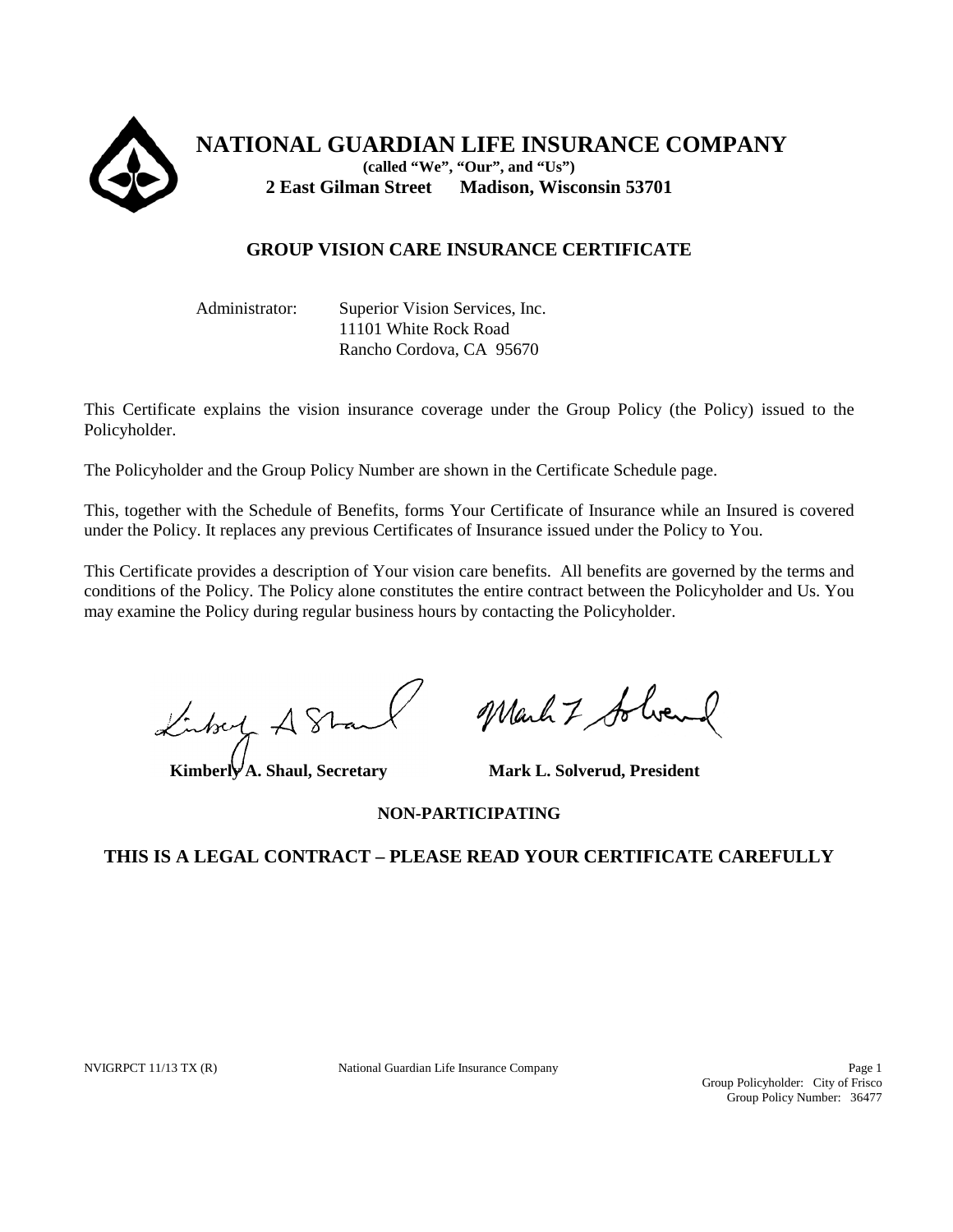# **COMPLAINT NOTICE**

### **IMPORTANT NOTICE**

You may call National Guardian Life Insurance Company's toll-free telephone number for information or to make a complaint at:

#### **1-800-548-2962**

You may also write to National Guardian Life Insurance Company at:

> P.O. Box 1191 Madison, WI 53701-1191

You may contact the Texas Department of Insurance to obtain information on companies, coverages, rights or complaints at:

### **1-800-252-3439**

You may write the Texas Department of Insurance:

> P.O. Box 149104 Austin, TX 78714-9104

Fax: 512-475-1771

Web: http://www.tdi.texas.gov

E-Mail: ConsumerProtection@tdi.texas.gov

# **PREMIUM OR CLAIM DISPUTES:**

Should you have a dispute concerning your premium or about a claim you should contact your agent or the company first. If the dispute is not resolved, you may contact the Texas Department of Insurance.

# **ATTACH THIS NOTICE TO YOUR POLICY:**

This notice is for information only and does not become part or condition of the attached document.

### **AVISO IMPORTANTE**

Usted puede llamar al numero de teléfono gratis de National Guardian Life Insurance Company para información o para someter una queja al:

### **1-800-548-2962**

Usted tambien puede escribir a la oficina National Guardian Life Insurance Company:

> P.O. Box 1191 Madison, WI 53701-1191

Puede comunicarse con el Departamento de Seguros de Texas para obtener información acerca de companias, coberturas, derechos o quejas al:

# **1-800-252-3439**

Puede escribir al Departmento de Seguros de Texas:

> P.O. Box 149104 Austin, TX 78714-9104

Fax: 512-475-1771

Web: http:// www.tdi.texas.gov

E-Mail: ConsumerProtection@tdi.texas.gov

# **DISPUTAS SOBRE PRIMAS O RECLAMOS:**

Si tiene una disputa concerniente a su prima o a un reclamo, debe comunicarse con su agente o la compania primero. Si no se resuelve la disputa, puede entonces comunicarse con el Departamento de Seguros de Texas.

### UNA ESTE AVISO A SU POLIZA:

Este aviso es solo para proposito de información y no se convierte en parte o condición del documento adjunto.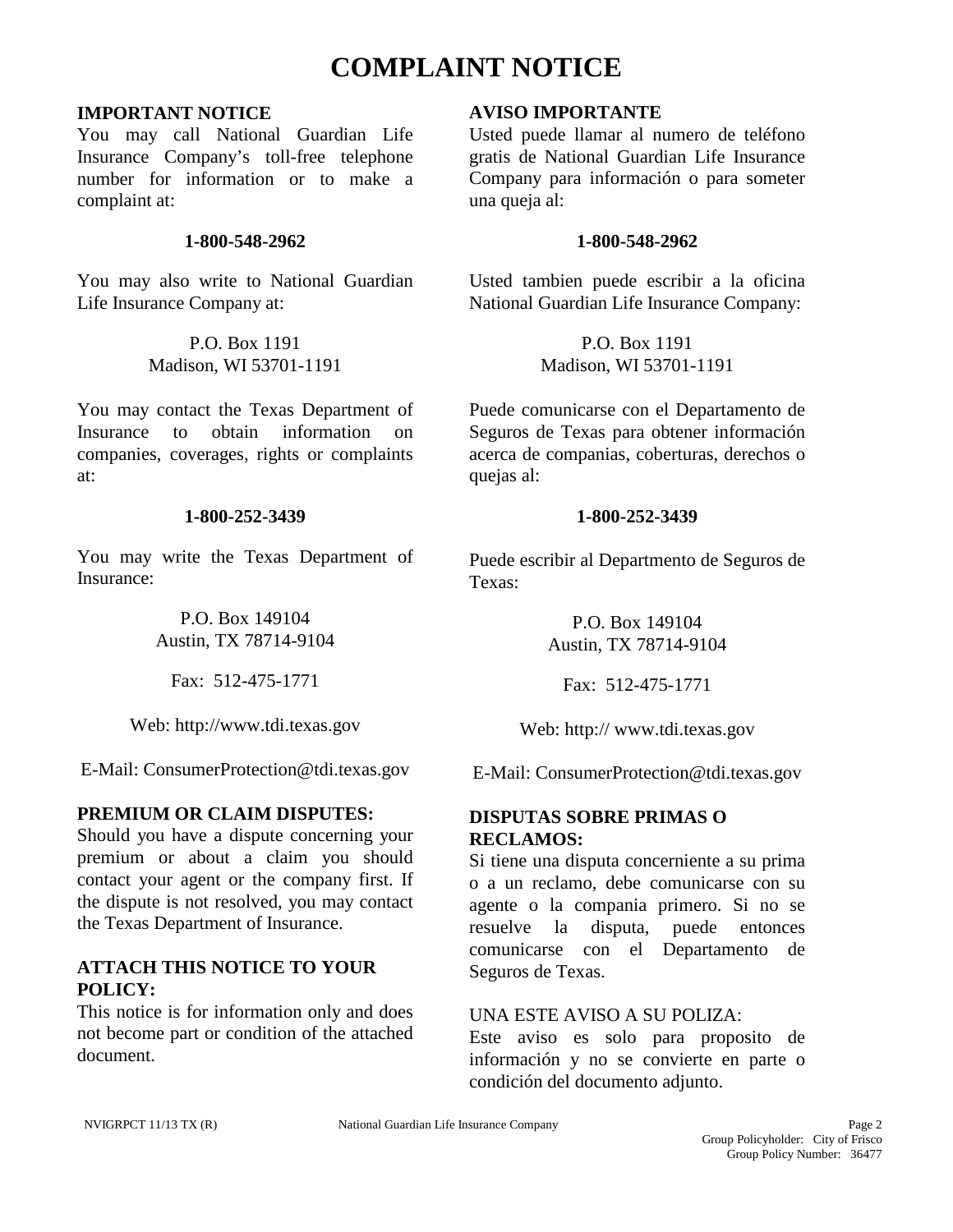# **TABLE OF CONTENTS**

| PART I.    | Page 4                                                    |                                                                                                 |  |
|------------|-----------------------------------------------------------|-------------------------------------------------------------------------------------------------|--|
| PART II.   | Page 5                                                    |                                                                                                 |  |
| PART III.  | Page 6                                                    |                                                                                                 |  |
| PART IV.   |                                                           |                                                                                                 |  |
|            | A.<br><b>B.</b>                                           | Page 8<br>Page 8                                                                                |  |
| PART V.    |                                                           | Page 9                                                                                          |  |
| PART VI.   | Page 9                                                    |                                                                                                 |  |
| PART VII.  | Page 10                                                   |                                                                                                 |  |
| PART VIII. | Page 11                                                   |                                                                                                 |  |
|            | A.<br><b>B.</b><br>C.                                     | Page 11<br>Page 11<br>Page 11                                                                   |  |
| PART IX.   |                                                           | Page 11                                                                                         |  |
|            | A.<br><b>B.</b>                                           | Page 11<br>Page 12                                                                              |  |
| PART X.    |                                                           | Page 13                                                                                         |  |
|            | А.<br><b>B.</b><br>C.<br>D.<br>Ε.<br>F.<br>G.<br>H.<br>I. | Page 13<br>Page 13<br>Page 13<br>Page 13<br>Page 13<br>Page 13<br>Page 13<br>Page 13<br>Page 13 |  |
| PART XI.   |                                                           | Page 14                                                                                         |  |
| PART XII.  | Page 15                                                   |                                                                                                 |  |
| PART XIII. |                                                           | Page 16                                                                                         |  |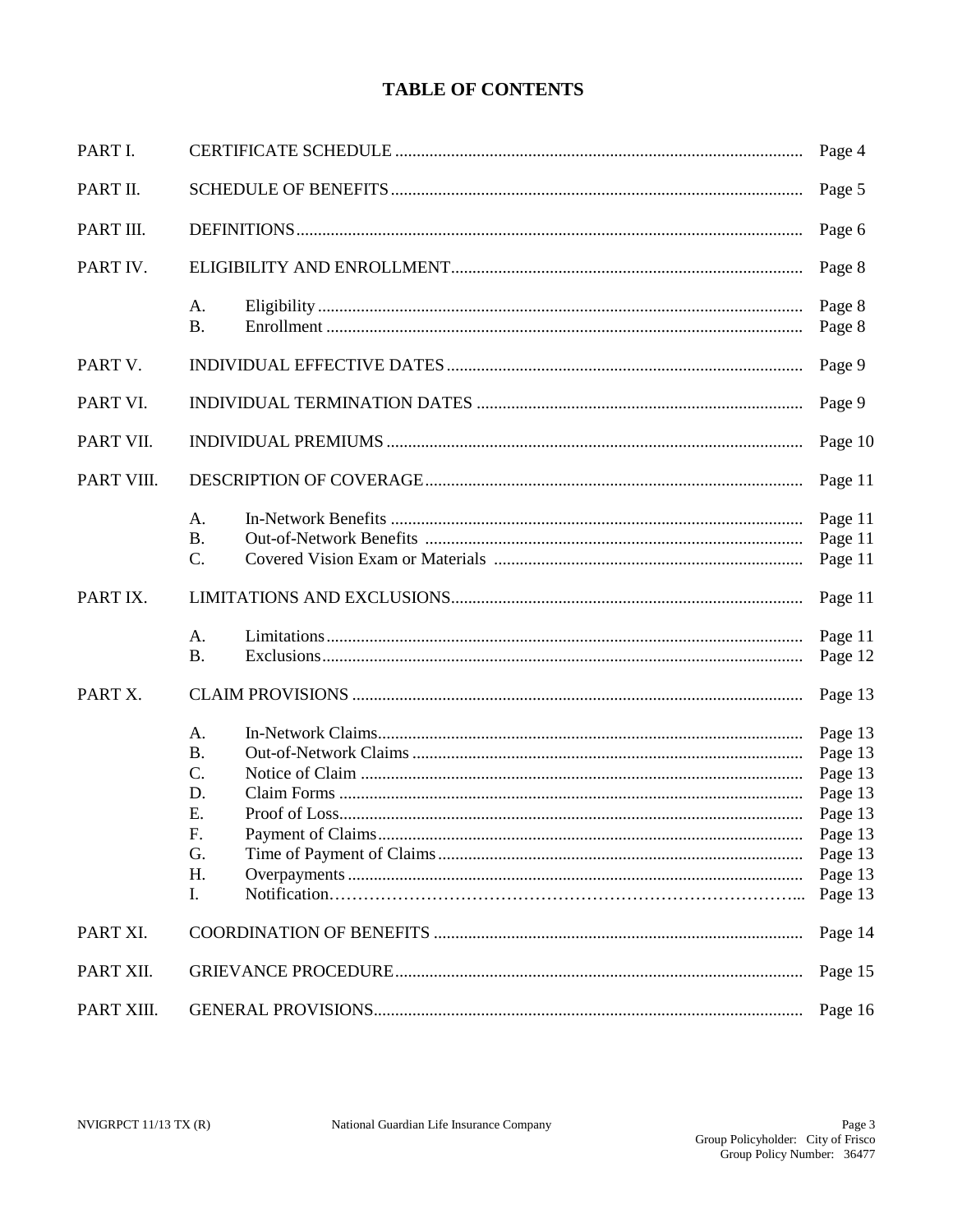# **PART I. CERTIFICATE SCHEDULE**

| <b>Policyholder:</b>              | City of Frisco                                             |  |
|-----------------------------------|------------------------------------------------------------|--|
| <b>Group Policy Number:</b>       | 36477                                                      |  |
| <b>Effective Date:</b>            | January 1, 2018; Revised Certificate – January 1, 2019     |  |
| <b>Initial Term:</b>              | 36 Months                                                  |  |
| <b>Eligible Classes:</b>          | All full-time employees working at least 30 hours per week |  |
| <b>Waiting Period:</b>            | $1st$ of the month following 30 days                       |  |
| <b>Mode of Premium Payment:</b>   | <b>MONTHLY</b>                                             |  |
| <b>Method of Premium Payment:</b> | Remitted by Policyholder                                   |  |
| <b>Premium Due Date:</b>          | $1st$ of every month                                       |  |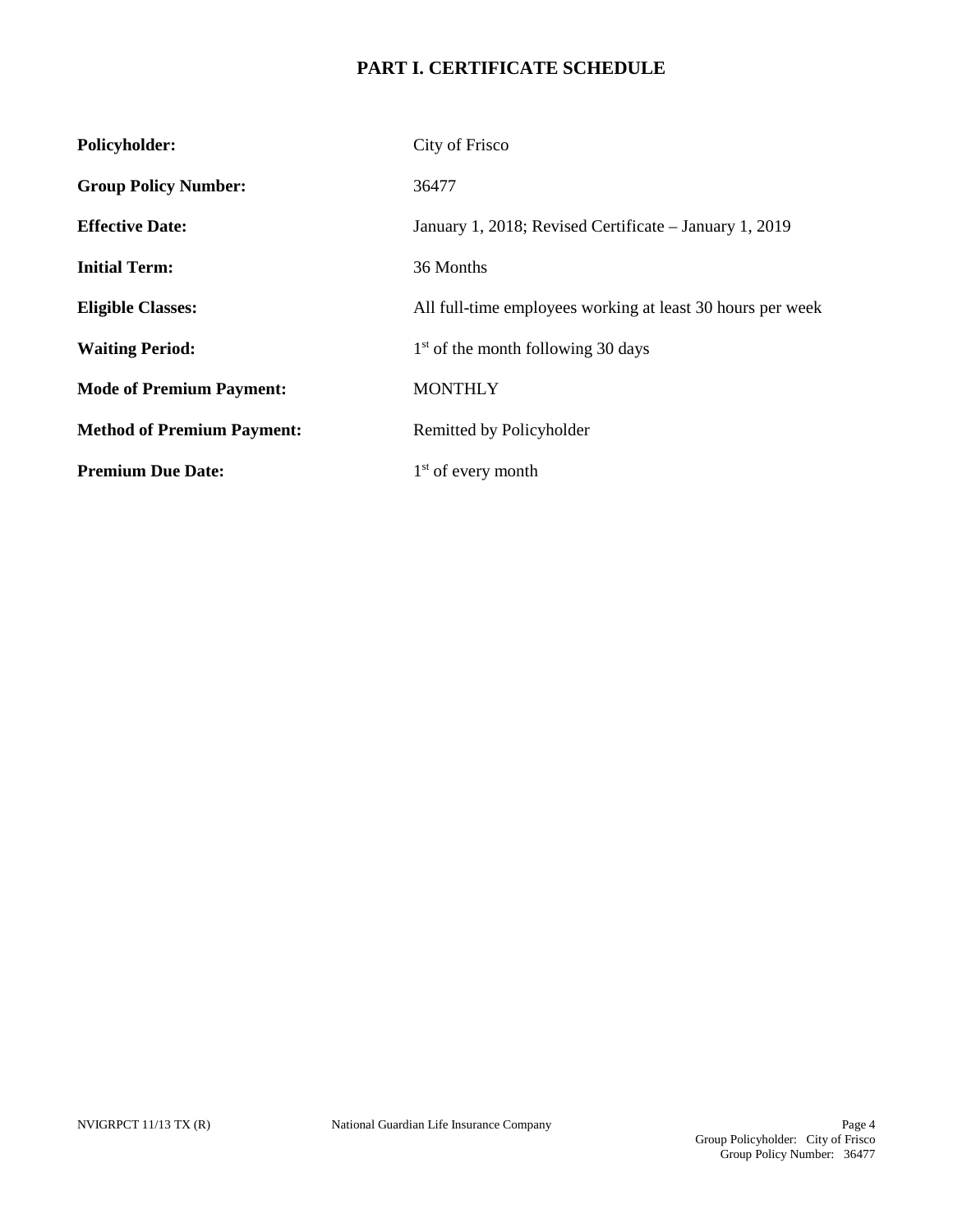# **PART II. SCHEDULE OF BENEFITS**

| <b>FREQUENCY OF SERVICES</b>                              |                            |  |  |  |  |
|-----------------------------------------------------------|----------------------------|--|--|--|--|
| <b>Your Certificate is on a Calendar Year Plan Basis</b>  |                            |  |  |  |  |
| <b>Vision Exam:</b><br>One per Calendar Year              |                            |  |  |  |  |
| <b>Eyeglass Lenses:</b>                                   | One Pair per Calendar Year |  |  |  |  |
| <b>Frames:</b>                                            | One per Calendar Year      |  |  |  |  |
| <b>Contact Lenses:</b><br>One Allowance per Calendar Year |                            |  |  |  |  |
| <b>Contact Lens Fit:</b>                                  | One per Calendar Year      |  |  |  |  |

| <b>CO-PAY (PER INSURED)</b>    |                       |                                 |  |  |  |
|--------------------------------|-----------------------|---------------------------------|--|--|--|
|                                | In-Network Providers: | <b>Out-of-Network Provider:</b> |  |  |  |
| <b>Vision Exam:</b>            | \$10                  | \$10                            |  |  |  |
| <b>Eyeglass Lenses/Frames:</b> | \$20                  | \$20                            |  |  |  |
| <b>Contact Lens Fit:</b>       | \$25                  | Not Covered                     |  |  |  |

| <b>BENEFITS AND ALLOWANCES<sup>1</sup></b>      |                                                       |                                 |  |  |  |
|-------------------------------------------------|-------------------------------------------------------|---------------------------------|--|--|--|
|                                                 | In-Network Providers: 6                               | <b>Out-of-Network Provider:</b> |  |  |  |
| <b>Vision Exam:</b>                             |                                                       |                                 |  |  |  |
| Ophthalmologist (M.D.)                          | Covered in Full                                       | \$43 Allowance                  |  |  |  |
| Optometrist (O.D.)                              | Covered in Full                                       | \$43 Allowance                  |  |  |  |
| Materials-Eyeglass Lenses: <sup>3</sup>         |                                                       |                                 |  |  |  |
| <b>Single Vision</b>                            | Covered in Full                                       | \$30 Allowance                  |  |  |  |
| Progressive                                     | Covered up to the providers<br>retail trifocal amount | \$45 Allowance                  |  |  |  |
| <b>Bifocals</b>                                 | Covered in Full                                       | \$45 Allowance                  |  |  |  |
| Trifocals                                       | Covered in Full                                       | \$45 Allowance                  |  |  |  |
| Lenticular                                      | Covered in Full                                       | \$100 Allowance                 |  |  |  |
| Polycarbonate                                   | Covered in Full                                       | \$20 Allowance                  |  |  |  |
| Materials – Frames: $3$                         | \$150 Allowance                                       | \$40 Allowance                  |  |  |  |
| <b>Materials – Contact Lenses:</b> <sup>4</sup> |                                                       |                                 |  |  |  |
| Non-Elective <sup>5</sup>                       | Covered in Full                                       | \$185 Allowance                 |  |  |  |
| Elective                                        | \$200 Allowance                                       | \$185 Allowance                 |  |  |  |
| <b>Contact Lens Fit:</b> <sup>2</sup>           |                                                       |                                 |  |  |  |
| Standard/Daily Wear                             | Covered in Full                                       | Not Covered                     |  |  |  |
| Specialty/Extended Wear                         | \$50 Allowance                                        | Not Covered                     |  |  |  |

<sup>1</sup> Where an "Allowance" is shown, You are responsible for paying any charges in excess of the Allowance.

<sup>2</sup> Standard Contact Lens Fitting is for an existing contact lens user who wears disposable, daily wear, or extended wear contact lenses. It includes 2 follow-up visits within 3 months.

Specialty Contact Lens Fitting is for an Insured who has never worn contact lenses or who requires a more complex fit for toric, gas permeable, or multi-focal contact lenses. It includes 2 follow-up visits within 3 months.

<sup>3</sup> Eyeglass Lenses and Frames are paid in lieu of the Contact Lenses benefit.

<sup>4</sup> The Contact Lenses benefit is paid in lieu of Eyeglass Lenses and Frames.

5 Prior Authorization required

6 You may choose to use the insured benefit or take advantage of a sale or coupon, but not both.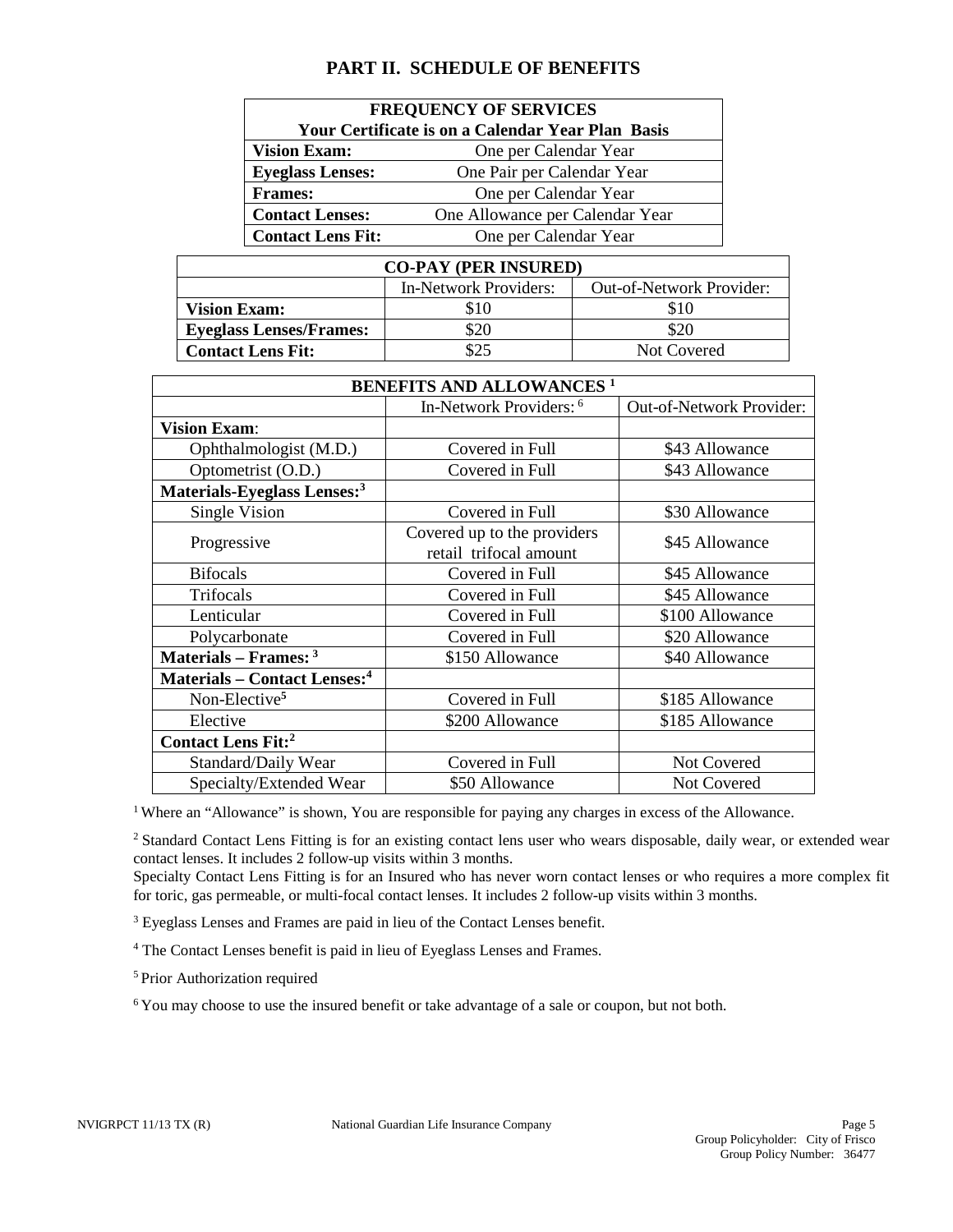# **PART III. DEFINITIONS**

**Administrator -** The entity which provides complete service and facilities for the writing and servicing of the Policy as agreed to in a contract with Us.

**Claim -** A request for payment of benefits under this Certificate.

**Co-Pay –** An Insured's share of the costs that are incurred by an In-Network Provider. The Co-Pay is paid directly to the Provider at the time services are rendered. If an Out-of-Network Provider is used, the Co-Pay will be deducted from the Out-of-Network Allowance at the time We pay benefits. Co-Pay amounts are listed in the Schedule of Benefits.

**Contact Lenses, Elective** – Elective contact lenses refer to contact lenses an Insured chooses to wear instead of eyeglasses for reasons of comfort or appearance.

**Contact Lenses, Non-Elective** – Non-elective Contact Lenses refer to contact lenses that are prescribed solely for the purpose of correcting one of the following medical conditions. These conditions prevent the Insured from achieving a specified level of visual acuity (performance) through the wearing of conventional eyeglasses.

- 1. Aphakia (after cataract surgery). A pair of prescription single vision or multifocal eyeglass lenses and an eyeframe can be provided in addition to Non-Elective Contact Lenses for this condition.
- 2. When visual acuity cannot be corrected to 20/70 in the better eye except through the use of Contact Lenses (must be 20/60 or better).
- 3. Anisometropia of 4.0 diopters or more, provided visual acuity improves to 20/60 or better in the weak eye.
- 4. Keratoconus.

Reimbursement of Non-Elective Contact Lenses will be considered as payment in-full if utilizing the services of an In-Network Provider. This benefit provides coverage for the Materials only. It does not include the Contact Lens Fitting fee.

**Covered Dependent –** Means an Eligible Dependent who is insured under this Certificate.

**Covered Vision Exam or Materials –** Means the Vision Exam or Materials that qualify for benefits under the Group Policy. Covered Vision Exams or Materials are shown in the Schedule of Benefits.

**Eligible Class –** Means the group of people who are eligible for coverage under the Group Policy. The Members of the Eligible Classes are shown in the Certificate Schedule. Each Member of the Eligible Class will qualify for insurance on the date He completes the required Waiting Period, if any.

**Eligible Dependent** - Means a person listed below:

- 1. Your Spouse;
- 2. Your or Your spouse's unmarried:
	- (a) natural child;
	- (b) stepchild;
	- (c) foster child;
	- (d) adopted child or child for whom You are a party to a suit in which You seek to adopt the child;
	- (e) a child for whom You are required by a court order, administrative order, or a medical support order to provide health insurance; or
	- (f) grandchild who is dependent on you for federal income tax purposes at the time you apply for coverage. Such child(ren) must:
		- 1) be less than 25 years old; or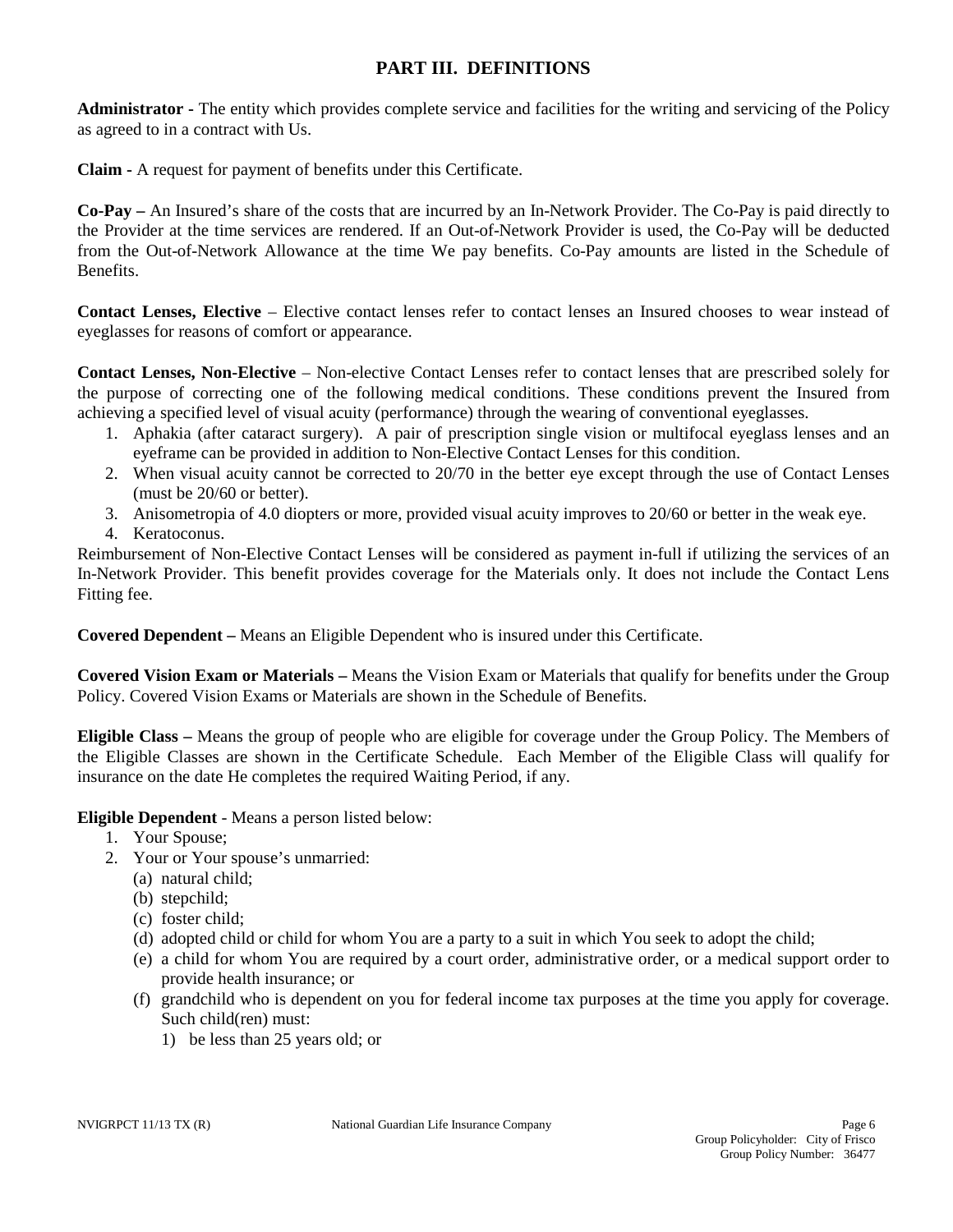2) have become incapable of self-support because of mental retardation or physical handicap while insured under this Certificate. We must receive proof of incapacity within 31 days after coverage would otherwise terminate. Then coverage will continue for as long as Your insurance stays in force and the child remains incapacitated. Additional proof may be required from time to time but not more often than once a year after the child attains age 25.

**Eyeglass Lenses** – A standard plastic (CR39) lens, which is optically clear, that will fit an eye glass frame with a lens size less than 61mm in length. Standard multifocal lenses include segments through flat top 35 for plastic bifocal and lenticular lenses, through flat top 28 for glass trifocals, and through flat top 35 for plastic trifocals.

**He, Him and His** – Refers to the male or female gender.

**Immediate Family Member –** An Insured's parent, step-parent, Spouse, child, step-child, brother or sister.

**Initial Term -** The period following the group's initial effective date and shown in the Certificate Schedule. Rates are guaranteed not to change during this period, subject to the Premium Adjustments provision.

**In-Network Provider -** An Ophthalmologist, Optometrist, Therapeutic Optometrist, or Optician who has entered into an agreement with the Administrator to provide the Covered Vision Exam or Materials at an agreed to cost. When an In-Network Provider is used, the Insured will generally incur less out-of-pocket cost for the services rendered.

**In-Network Provider Directory -** A list of In-Network Providers and the services they are contracted for in Your area. The list will be updated periodically.

**Insured–** Means a person for whom insurance under the Policy has become effective.

**Materials –** Means corrective Eyeglass Lenses, Frames and Contact Lenses.

**Member –** Means a person who belongs to an Eligible Class of the Policyholder.

**Ophthalmologist**- A person who is licensed by the state in which he or she practices as a Doctor of Medicine or Osteopathy and is qualified to practice within the medical specialty of ophthalmology. The Ophthalmologist cannot be 1) the Insured; 2) an Immediate Family Member; or 3) retained by the Policyholder.

**Optician** – A person or business that grinds and/or dispenses Eyeglass Lenses and Contact Lenses prescribed by either an Optometrist, a Therapeutic Optometrist, or Ophthalmologist. The Optician cannot be: 1) the Insured; 2) an Immediate Family Member; or 3) retained by the Policyholder. The Optician must be licensed by the state in which services are rendered, if such state requires licensing.

**Optometrist** – A person licensed to practice optometry as defined by the laws of the state in which services are rendered. The Optometrist cannot be 1) the Insured; 2) an Immediate Family Member; or 3) retained by the Policyholder.

**Out-of-Network Provider –** An Ophthalmologist, Optometrist or Optician who is not an In-Network Provider. These providers have not entered into an agreement with Us to limit their charges. They are not listed in the In-Network Provider Directory.

**Plano Lens -** A lens that has no refractive power.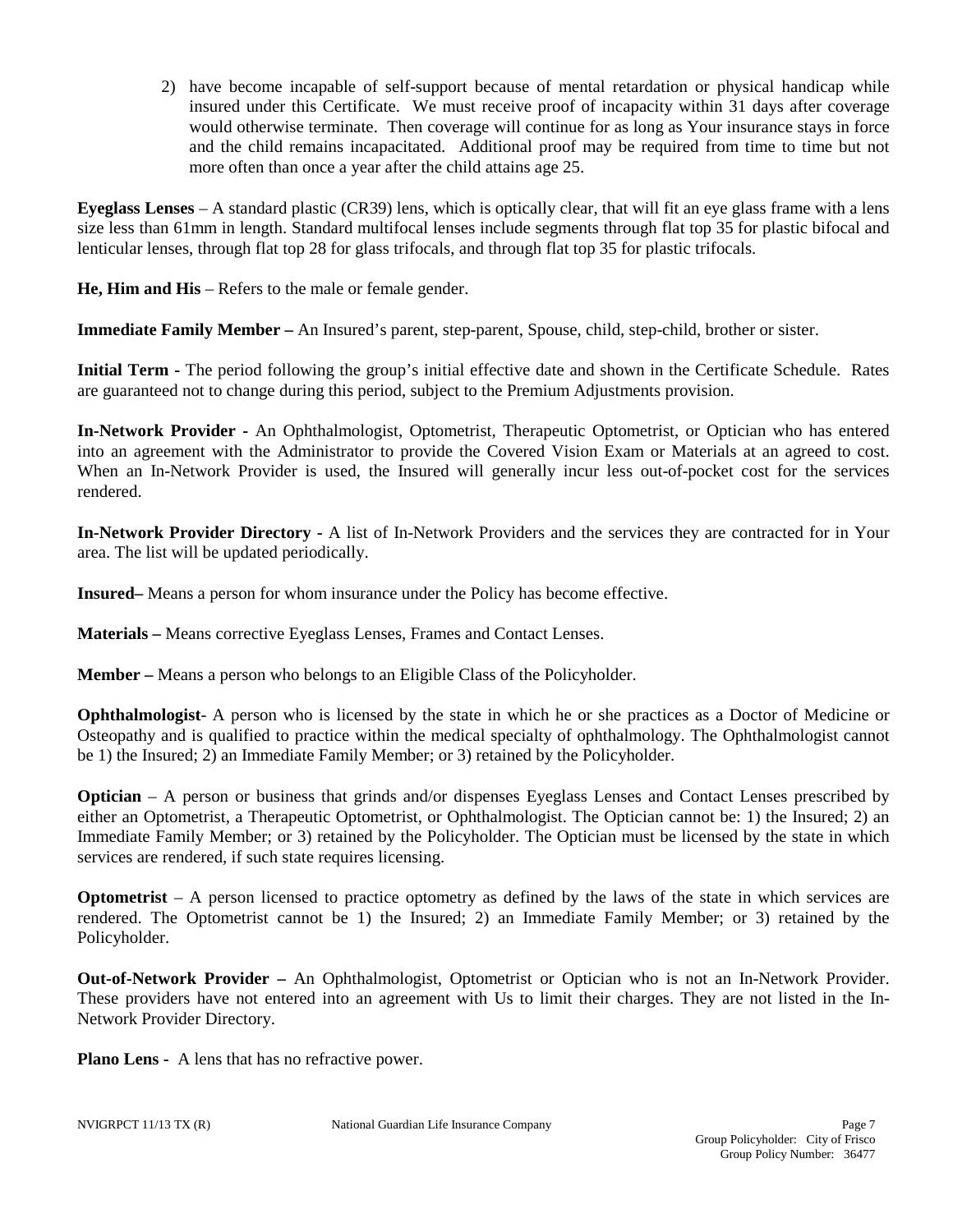**Policyholder -** The entity stated on the front page of the Policy.

**Re-enrollee -** Any Insured who terminated his coverage, and then subsequently re-enrolled for coverage at a later date. Benefits may be limited for Re-enrollees.

**Rolling Benefit Plan –** Benefits begin anew 12 months from the date of service.

**Spouse –** Your legally recognized spouse in the state where You reside.

**Total Disability or Totally Disabled** – with respect to the primary insured, means your complete inability to perform all of the substantial and material duties of your occupation and any other gainful occupation for which You earn substantially the same compensation as you earned before the disability. Total Disability with respect to your covered dependents means confinement as a bed patient in a hospital.

**Vision Exam –** An examination of principal vision functions. A Vision Exam includes, but is not limited to, case history, examination for pathology or anomalies, job visual analysis, refraction, visual field testing and tonometry, if indicated. The exam must be consistent with the community standards, rules and regulations of the jurisdiction in which the provider's practice is located.

**You or Your** – The Member.

**Waiting Period** - The period of time a Member must wait before any Insured is eligible for coverage. The Waiting Period, if any, is specified in the Policyholder's Group Application and shown in the Certificate Schedule.

# **PART IV. ELIGIBILITY AND ENROLLMENT**

### **A. ELIGIBILITY**

To be eligible for coverage under the Policy, an individual must:

- 1. be a Member of an Eligible Class of the Policyholder, as defined in the Certificate Schedule; and
- 2. satisfy the Waiting Period, if any.

The Member's Eligible Dependents are also eligible for coverage, provided that Dependent coverage is provided under the Policy.

Dual Eligibility Status: If both a Member and his Spouse are in an Eligible Class of the Policyholder, enrollment will default to the Policyholder's rules.

### **B. ENROLLMENT**

The term "Enrollment" means written or electronic application for coverage on an enrollment form furnished or approved by Us. Coverage will not become effective until the Member has enrolled for coverage, and paid the required premium, if any.

Initial Enrollment: Members should enroll for coverage within 31 days of the Waiting Period.

Open Enrollment: Members may enroll during an open enrollment period. Open enrollment is a period of time specified by the Policyholder. It usually occurs once each Calendar Year but may, at the Policyholder's discretion, occur more frequently. Other changes may also be restricted to Open Enrollment periods.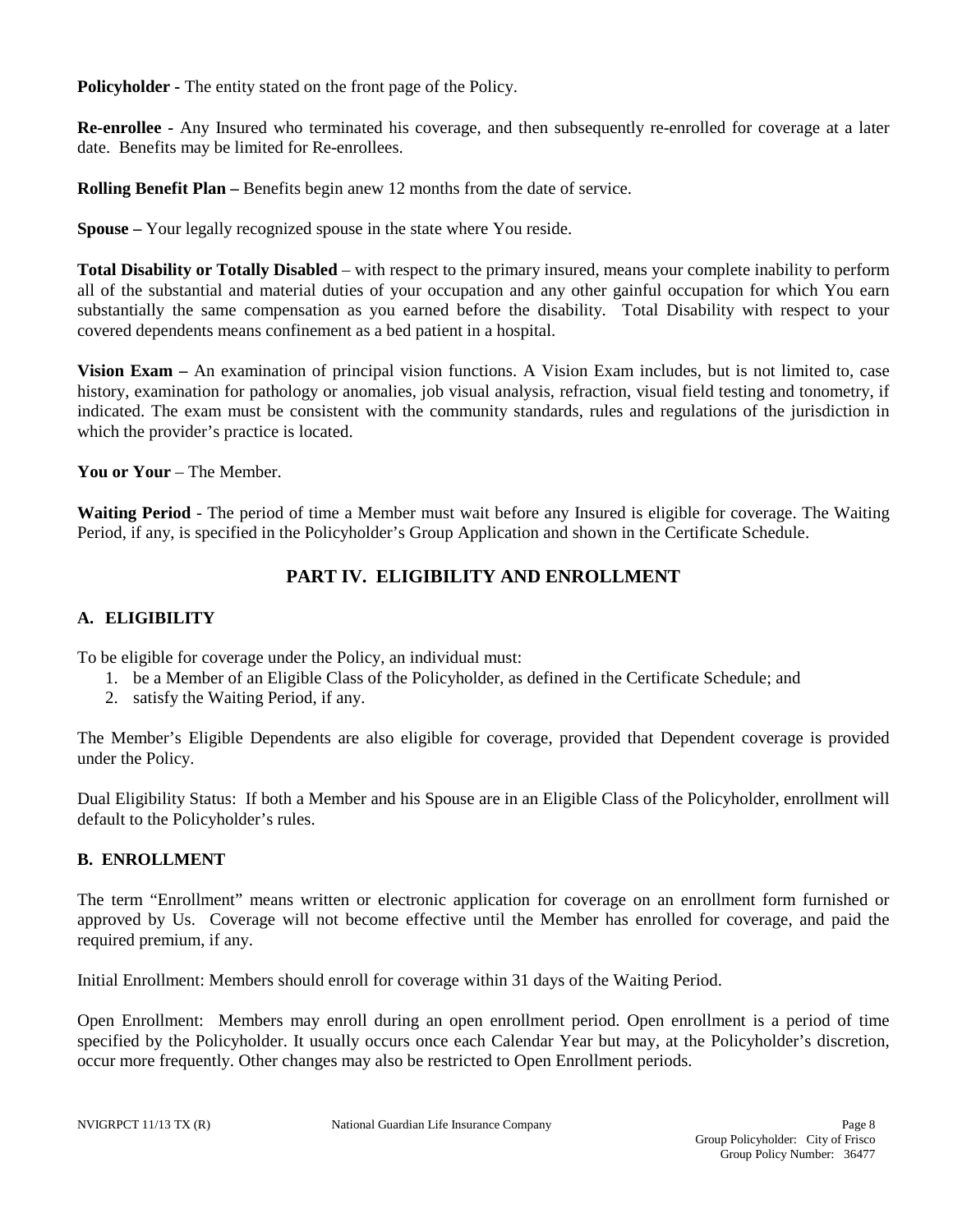Change in Family Status: Members may enroll or change their coverage if a change in family status occurs, provided written application to enroll is made within 31 days of the event. A change in family status means any of the following events:

- 1. Marriage;
- 2. Divorce or legal separation;
- 3. Birth or adoption of a child;
- 4. Death of a Spouse or child;
- 5. Receipt of a medical support order for a child. This change in family status does not apply to any other person than the child who is the subject of the medical support order and, if not already covered, the parent ordered to provide medical support.
- 6. Other changes as permitted by the Policyholder.

# **PART V. INDIVIDUAL EFFECTIVE DATES**

Your coverage will be effective on the later of the following dates, provided that any required premium is paid to Us:

- 1. the Policyholder's Effective Date, shown on the Certificate Schedule; or
- 2. the date You meet all the Eligibility and Enrollment requirements.

For Eligible Dependents acquired after Your effective date of coverage, by reason of marriage, birth or adoption, coverage is effective on the date specified by the Policyholder. This is subject to our receipt of the required Enrollment and payment of the premium, if any.

For a child who is the subject of a medical support order, coverage is effective for 31 days after the receipt of a medical support order or notice of a medical support order if We provide coverage to the parent of the child. This is subject to the required Enrollment and payment of the premium, if any.

Newborn Coverage: Any child born to You or Your Covered Dependent Spouse is covered from the moment of birth to 31 days. A notice of birth, together with any additional premium, must be submitted to Us within 31 days of the birth in order to continue the coverage beyond the initial 31-day period.

Adopted Children: A child adopted by You is covered from the date of placement. Coverage will continue unless the child's placement is disrupted prior to legal adoption. A notice of placement for adoption, together with any additional premium, must be submitted to Us within 31 days of the placement in order to continue the coverage beyond the initial 31-day period.

# **PART VI. INDIVIDUAL TERMINATION DATES**

Coverage for all Insureds stops on the earliest of the following dates:

- 1. the date the Policy terminates;
- 2. the date the Policyholder's coverage terminates under the Policy;
- 3. the last day of the month in which You are no longer an eligible Member;
- 4. the date You die;
- 5. on any premium due date, if full payment for Your insurance is not made within 31 days following the premium due date.

In addition, coverage for each Covered Dependent stops on the earliest of:

- 1. the date He is no longer an Eligible Dependent;
- 2. the date We receive your request to terminate Covered Dependent coverage. This is subject to any limitation imposed by the Policyholder as to when a change is permitted; e.g. under an Open Enrollment period.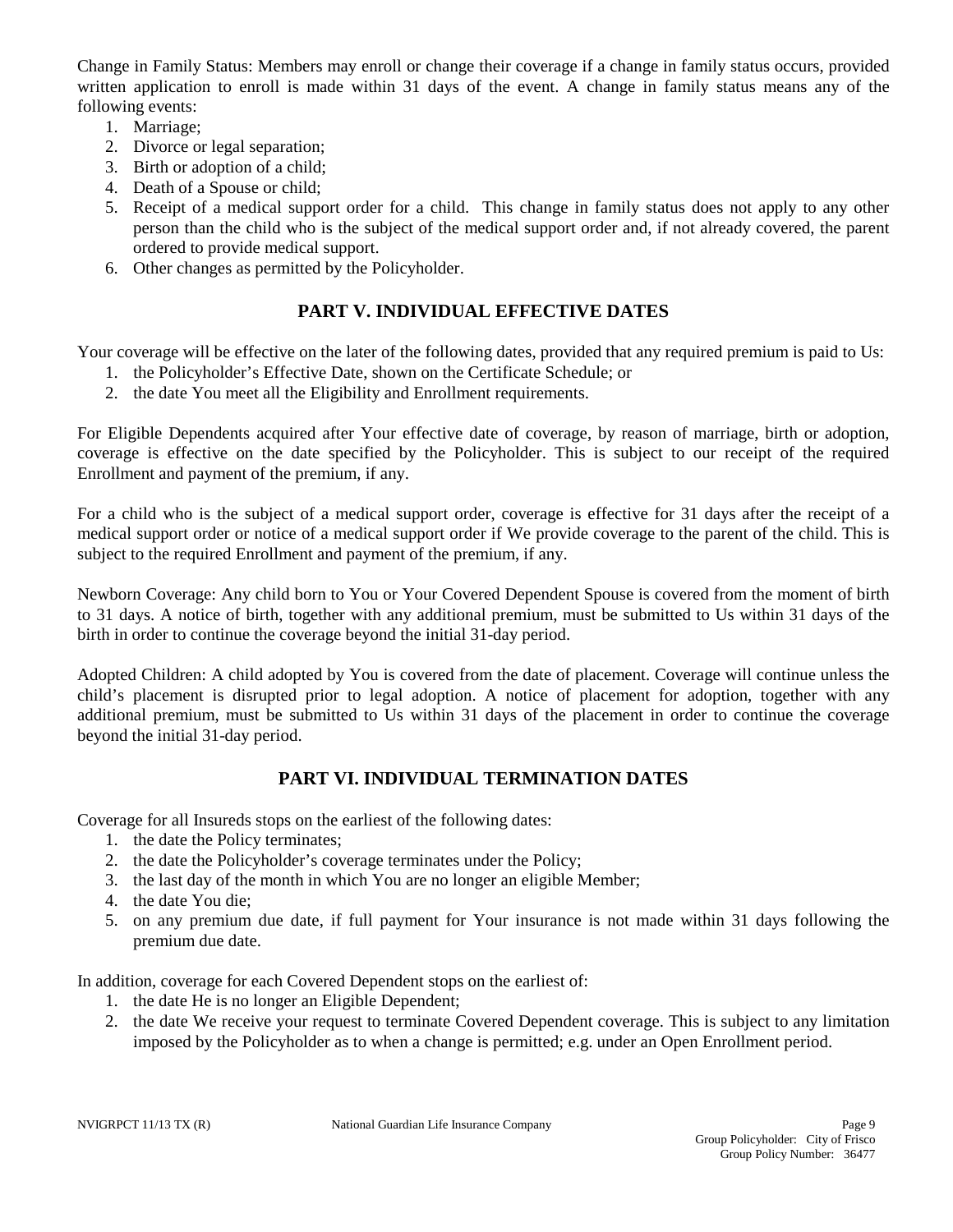If you or your covered dependents are Totally Disabled on the date the Policy terminates, your coverage may be extended for the lesser of:

- 1. 90 days; or
- 2. Duration of total disability.

The coverage extension is not allowed if your coverage is being replaced with coverage that is:

- 1. Provided by a succeeding carrier; and
- 2. Provides a level of benefits that is substantially equal to the benefits provided under this coverage.

The coverage provided during the extension is the subject to the same limits, exclusions, and requirements as the described in the Policy and this certificate.

# **PART VII. INDIVIDUAL PREMIUMS**

Members may be required to contribute, either in whole or in part, to the cost of their insurance. This is subject to the terms established by the Policyholder. Your premium contributions, if required, are remitted to Us in one of two ways:

- 1. You contribute to the cost of the insurance through the Policyholder, who then submits payment to Us; or
- 2. You pay Your premiums directly to Us.

The Certificate Schedule shows the method of premium payment.

The first premium is due on the Effective Date. Premiums after the first are due on the Premium Due Date or within the grace period.

Grace Period: A grace period of 31 days is granted for the payment of each premium due after the first. The coverage stays in force if the premium is paid during this grace period, unless We are given written notice that the insurance is to be ended before the Grace Period. We may require payment of any pro-rata premium for the time the insurance was in effect during the Grace Period.

**RIGHT TO CHANGE PREMIUM RATES:** We have the right to change the premium rates on any premium due date after the Initial Term. After the Initial Term, We will not increase the premium rates more than once in any twelve (12) month period. We will notify the Policyholder in writing at least sixty (60) days before any increase in premium rates. This is subject to the Premium Adjustments provision, as stated below.

**PREMIUM ADJUSTMENTS:** The Company may adjust the premium rate on the Policy Anniversary Date, including during any applicable premium rate guarantee period, if any one of the following occurs:

- 1. The terms of this Policy change;
- 2. The number of Insureds increase or decrease by more than 15% since the later of the Policy Effective Date and the date of the last renewal of the Policy;
- 3. Coverage is reinstated following failure to pay premium during the Grace Period;
- 4. An acquisition, merger, consolidation, divestiture, corporate reorganization or purchase or sale of assets affecting, increasing or decreasing by 15% or more the number of Insureds.
- 5. Any federal, state, or other law or regulation is enacted, adopted, amended, or requiring implementation that affects: (a) Our benefit obligations under this Policy; or (b) any monetary assessments, or changes in those assessments, We are required to pay.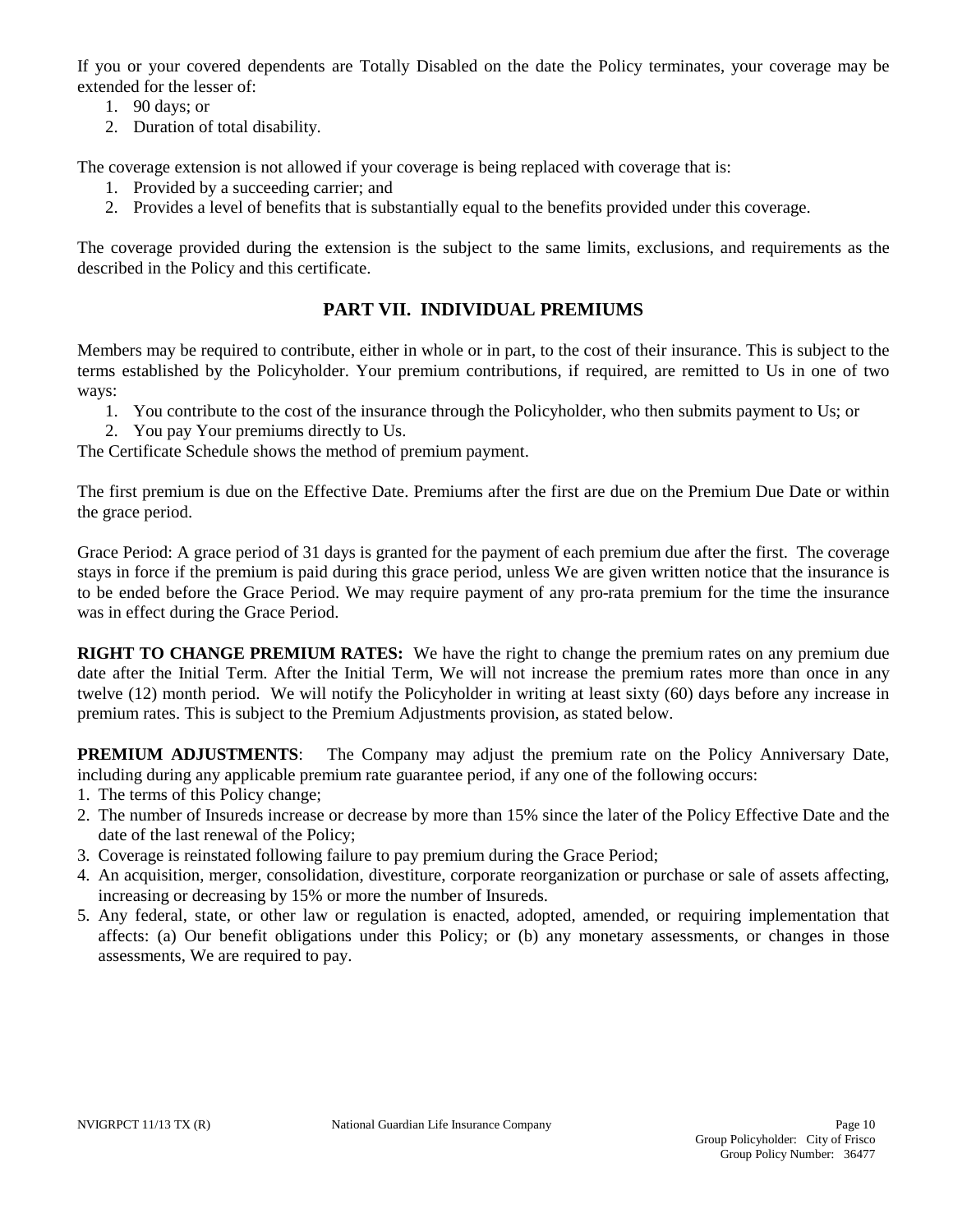# **PART VIII. DESCRIPTION OF COVERAGE**

We pay a benefit if an Insured receives a Covered Vision Exam or Materials at the allowable Frequency while his coverage under this Certificate is in force. An Insured may choose to receive vision care services from either an In-Network Provider or an Out-of-Network Provider. If an In-Network Provider is chosen, the Insured will generally incur less out-of-pocket cost (unless the Policyholder has selected an In-Network Provider Plan only.)

#### **A. IN-NETWORK BENEFITS**

When You enroll for coverage, an In-Network Provider Directory will be made available to You with the names, phone numbers and addresses of In-Network Providers. A provider's status may occasionally change. We recommend that You call the Administrator to verify the provider's participation status in the network. You may change providers at any time without notice to the Administrator.

When benefits are payable for a Covered Vision Exam or Materials received from an In-Network Provider, We will pay the In-Network Provider directly, based on the In-Network benefits shown in the Schedule of Benefits. The Insured pays any required Co-Pay and any charges above the covered benefits to the In-Network Provider. The In-Network Provider takes care of claims submission and administrative services.

Note Exception: If you use the services of an In-Network Provider but take advantage of a sale, coupon, or other instore special, the Provider may require that you pay in full and submit Your receipt for reimbursement at the Outof-Network reimbursement.

Both the Co-Pay and the Frequency for a Covered Vision Exam or Materials are shown in the Schedule of Benefits.

### **B. OUT-OF-NETWORK BENEFITS**

If an Insured chooses to use an Out-of-Network Provider, You pay the provider in full. When benefits are payable, We will reimburse You up to the amount of Out-of-Network benefits shown in the Schedule of Benefits, less any Co-Pay. It is your responsibility to send us a Claim by submitting the itemized invoice or receipt to us (See the "Notice of Claim" provision.). Any Co-Pay that applies should not be paid to the Out-of-Network Providers, as it will be deducted from Us at the time the claim is processed.

### **C. COVERED VISION EXAM OR MATERIALS**

Covered Vision Exams or Materials are shown in the Schedule of Benefits. In order to be a Covered Vision Exam or Material, the Vision Exam or Materials must be furnished to an Insured:

- 1. To check or improve their vision condition;
- 2. Within the allowable Frequency shown in the Schedule of Benefits;
- 3. By an Ophthalmologist, Optometrist, Therapeutic Optometrists, or Optician.

In no event will coverage exceed the lesser of:

- 1. the actual cost incurred of the Covered Vision Exam or Materials; or
- 2. the limits of coverage shown in the Schedule of Benefits.

# **PART IX. LIMITATIONS AND EXCLUSIONS**

The Contact Lenses benefit is paid in lieu of Eyeglass Lenses and Frames. An Insured is eligible to receive benefits under the Eyeglass Lenses Benefit and the Frame benefit only after the Contact Lenses benefit Frequency has ended.

The Eyeglass Lenses benefit and the Eyeglass Frame benefit is paid in lieu of the Contact Lenses benefit. An Insured is eligible to receive benefits under the Contact Lenses and the Eyeglass Frame benefit only after the Eyeglass Lenses benefit Frequency has ended.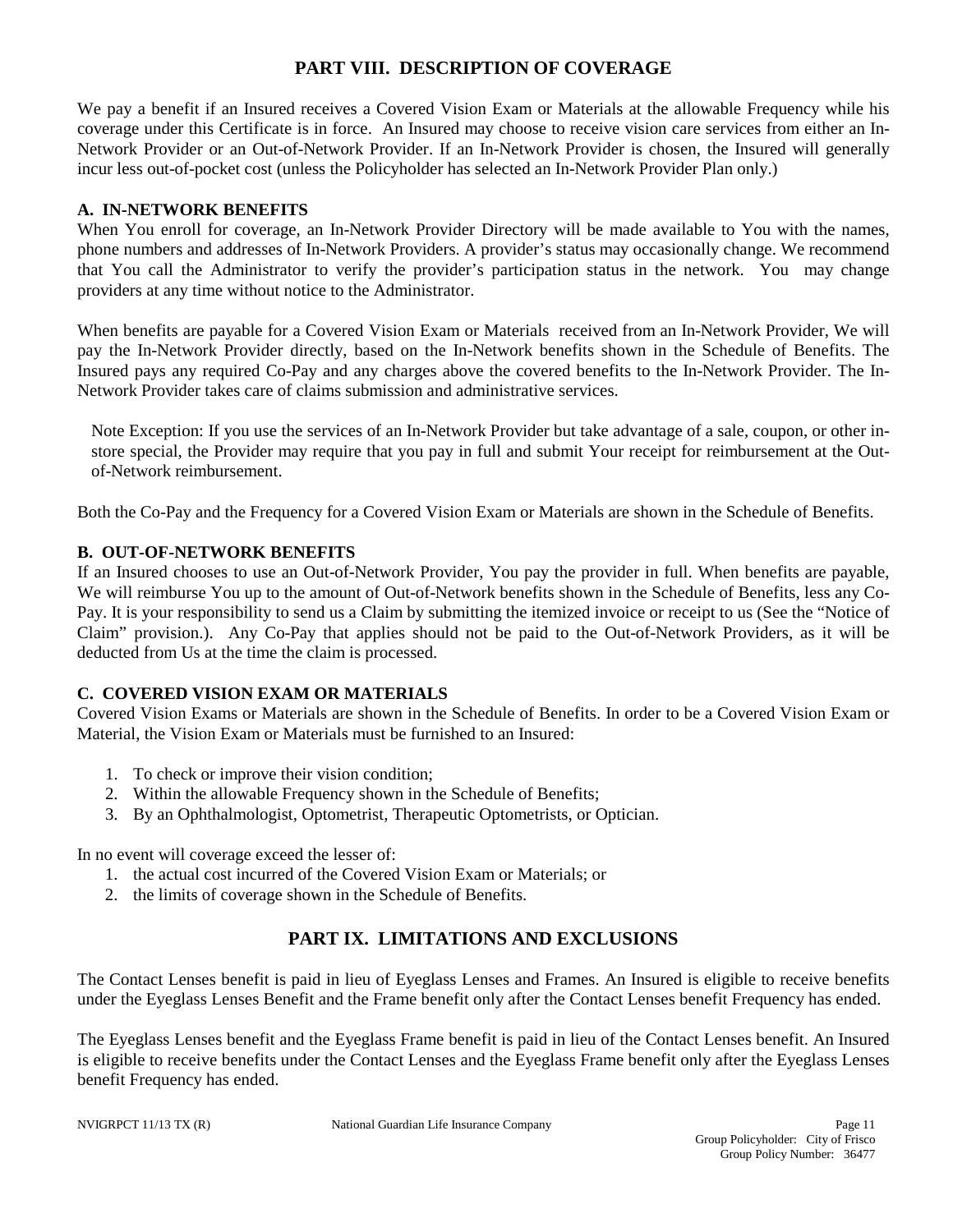A Re-Enrollee who terminates coverage voluntarily or involuntarily and then subsequently re-enrolls for coverage under this plan within a 12 month period may be subject to limited benefits corresponding with the Plan frequency.

This Plan is designed to cover "standard" or "basic" eyeglass lenses and frames. Add-on charges for specialty lenses and lens applications are not covered. These extra charges are paid directly to the provider by the member. Some items requiring additional charges are listed below under Exclusions.

#### **EXCLUSIONS**

No benefits are payable for the any of the following conditions, procedures and/or materials, unless otherwise specifically listed as a covered benefit in the Schedule of Benefits:

- 1. Replacement frames and/or lenses, (Including Low Vision Devices)except at normal intervals when covered services are otherwise available;
- 2. Plano or non-prescription lenses or sunglasses;
- 3. Orthoptics, vision training and any associated supplemental testing;
- 4. Frame cases;
- 5. Low (subnormal) vision aids or aniseikonic lenses;
- 6. Medical and surgical treatment of the eyes;
- 7. Charges incurred after (a) the Policy ends; or (b) the Insured's coverage under the Policy ends, except as stated in the Policy;
- 8. Experimental or non-conventional treatment or device;
- 9. Any eye examination or corrective eyewear required by an Employer as a condition of employment;
- 10. Services and materials provided by another vision plan except in the case of Coordination of Benefits;
- 11. Services for which benefits are paid by Worker's Compensation;
- 12. Benefits provided under the employee's medical insurance except in the case of Coordination of Benefits;
- 13. Blended bifocal lenses;
- 14. Groove, Drill or Notch, and Roll and Polish;
- 15. Two pairs of glasses, in lieu of bifocals, trifocals or progressives;
- 16. Coating on lenses (Factory scratch coat, anti-reflective, sunglass colors, etc.);
- 17. Cosmetic items;
- 18. Faceted lenses;
- 19. High-Index Lenses;
- 20. Laminated Lenses;
- 21. Oversize Lenses any lens with an eye size of 61mm or greater;
- 22. Photochromic (Transition) lenses;
- 23. Polaroid lenses;
- 24. Polished bevel lenses;
- 25. Prism lenses;
- 26. Slab-off lenses;
- 27. Tints (except Pink tint #1 and #2);
- 28. Ultra-violet tint or coating;
- 29. Additional cost for contact lenses over the allowance;
- 30. Additional cost for a frame over the allowance;
- 31. Progressive Power Lenses\*

\*Progressive Power Lens Benefit. If this type of lens is not a covered benefit under your Certificate, the Provider will apply the retail charge for standard trifocal lenses against the charge for the style of progressive lens You have selected. You pay the Provider the difference, if any, between the two.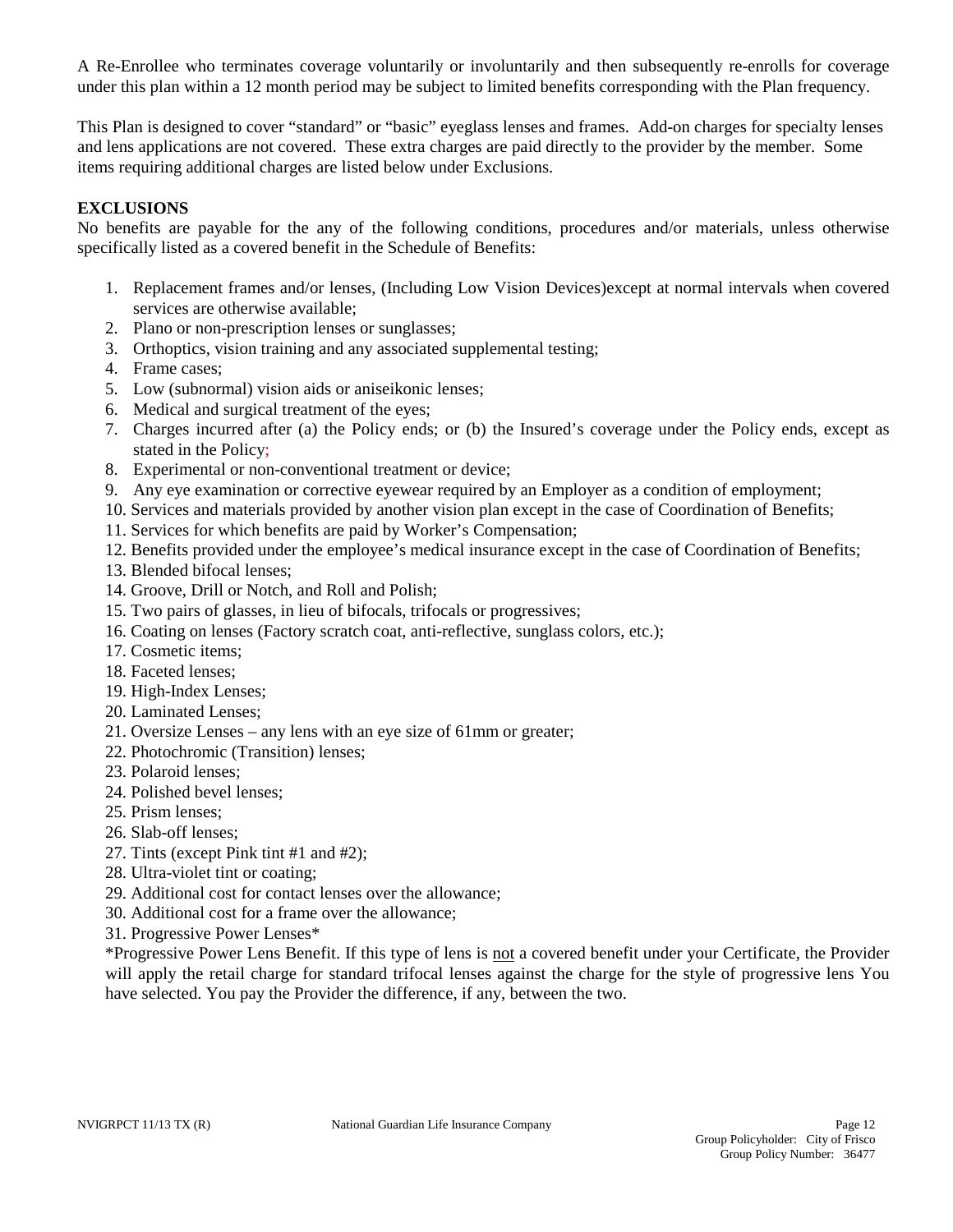# **PART X. CLAIM PROVISIONS**

#### **A. IN-NETWORK CLAIMS**

When an Insured receives services from an In-Network Provider, the provider will handle all claims and administrative services for You. In-Network Providers submit charges directly to the Administrator. (Note the exception under Part VIII.A, "In-Network Benefits".)

#### **B. OUT-OF-NETWORK CLAIMS**

In order to pay benefits for covered services provided by an Out-of-Network Provider, You must furnish written proof of loss. Your Claim must be sufficient to identify the Insured, the name of the Policyholder and Your Group Policy Number. Claim forms are available through the Administrator, or You may submit itemized receipts for services.

#### **C. NOTICE OF CLAIM**

Written notice of claim must be given to Us within 20 days after the loss starts or as soon as reasonably possible. Notice should be sent to Our Administrator at the following address:

> National Guardian Life Insurance Company c/o Superior Vision Services, Inc. P.O. Box 967 Rancho Cordova, CA 95741

#### **D. CLAIM FORMS**

When the Administrator receives notice of Claim that does not contain all necessary information, forms for filing proof of loss will be sent to You along with a request for the missing information. If these forms are not sent within fifteen (15) days after receiving notice of claim, You will meet the proof of loss requirements if the Administrator is given written proof of the nature and extent of the loss within the time stated in the Proof of Loss provision.

#### **E. PROOF OF LOSS**

Written proof of loss must be given to the Administrator within ninety (90) days after the loss begins. We will not deny nor reduce any claim if it was not reasonably possible to give proof of loss in the time required. In any event, proof must be given to the Administrator within one (1) year after it is due, unless You are legally incapable of doing so.

#### **F. PAYMENT OF CLAIMS**

Benefits will be paid within 30 days after our Administrator receives written proof of loss. Benefits will be paid to You unless an Assignment of Benefits has been requested by the Insured. Benefits due and unpaid at Your death will be paid to Your estate. Any payment made by Us in good faith pursuant to this provision will fully release Us to the extent of such payment.

#### **G. TIME OF PAYMENT OF CLAIMS**

Benefits payable under this Policy will be paid immediately upon Our receipt of written proof of loss.

#### **H. OVERPAYMENTS**

If we pay a benefit and it is later shown that a lesser amount should have been paid, We will be entitled to a refund of the excess. This applies to payments made to You, to a Covered Dependent, or to the provider of the Covered Vision Exam or Materials.

#### **I. NOTIFICATION**

We will notify you of the acceptance of rejection of your claim no later than the 15<sup>th</sup> business day after we receive all items needed for proof of loss. If we are unable to provide such notification within 15 business days, we will notify you of the reason(s) we need additional time.

NVIGRPCT 11/13 TX (R) National Guardian Life Insurance Company Page 13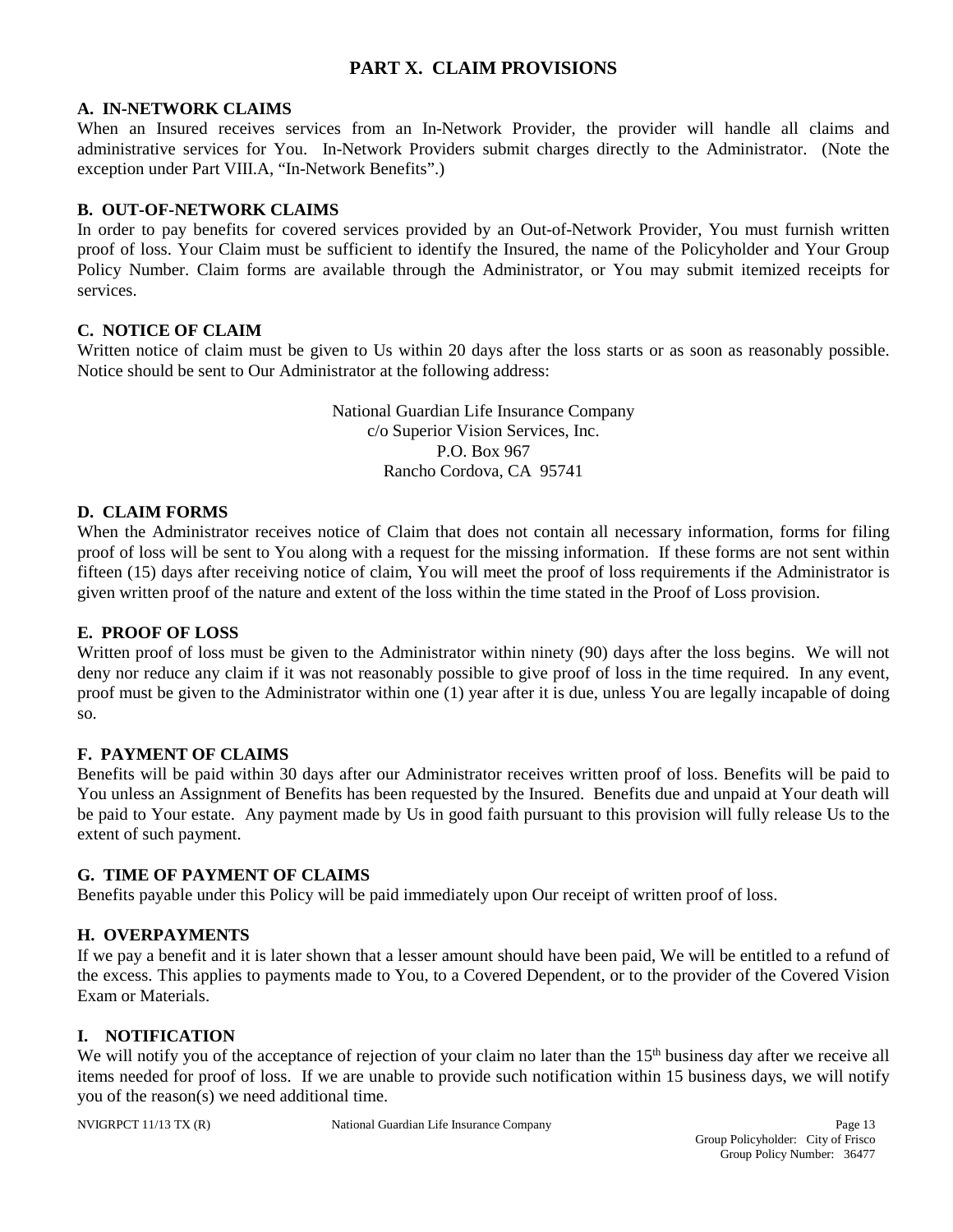### **PART XI. COORDINATION OF BENEFITS (COB)**

This provision applies when an Insured has vision coverage under more than one Plan, as defined below. The benefits payable between the Plans will be coordinated.

#### **A. DEFINITIONS RELATED TO COB**

- 1. **Allowable Expense:** An expense that is considered a covered charge, at least in part, by one or more of the Plans. When a Plan provides benefits by services, reasonable cash value of each service will be treated as both an Allowable Expense and a benefit paid.
- 2. **Coordination of Benefits:** Taking other Plans into account when We pay benefits.
- 3. **Plan:** Any plan, including this one that provides benefits or services for vision services on either a group or individual basis. "Plan" includes group and blanket insurance and self-insured and prepaid plans. It includes government plans, plans required or provided by statute (except Medicaid), and no fault insurance (when allowed by law). "Plan" shall be treated separately for that part of a plan that reserves the right to coordinate with benefits or services of other plans and that part which does not.
- 4. **Primary Plan**: The Plan that, according to the rules for the Order of Benefit Determination, pays benefits before all other Plans.

#### **B. BENEFIT COORDINATION**

Benefits will be adjusted so that the total payment under all Plans is no more than 100 percent of the Insured's Allowable Expense. In no event will total benefits paid exceed the total payable in the absence of COB.

If an Insured's benefits paid under this Plan are reduced due to COB, each benefit will be reduced proportionately. Only the amount of any benefit actually paid will be charged against any applicable benefit maximum.

#### **C. THE ORDER OF BENEFIT DETERMINATION**

- 1. When this is the Primary Plan, We will pay benefits as if there were no other Plans.
- 2. When a person is covered by a Plan without a COB provision, the Plan without the provision will be the Primary Plan.
- 3. When a person is covered by more than one Plan with a COB provision, the order of benefit payment is as follows:
	- a. **Non-dependent/Dependent.** A Plan that covers a person other than as a dependent will pay before a Plan that covers that person as a dependent.
	- b. **Dependent Child/Parents Not Separated or Divorced**. For a dependent child, the Plan of the parent whose birthday occurs first in the Calendar Year will pay benefits first. If both parents have the same birthday, the Plan that has covered the dependent child for the longer period will pay first. If the other Plan uses gender to determine which Plan pays first, We will also use that basis.
	- c. **Dependent Child/Separated or Divorced Parents**. If two or more Plans cover a person as a Dependent of separated or divorced parents, benefits for the child are determined in the following order: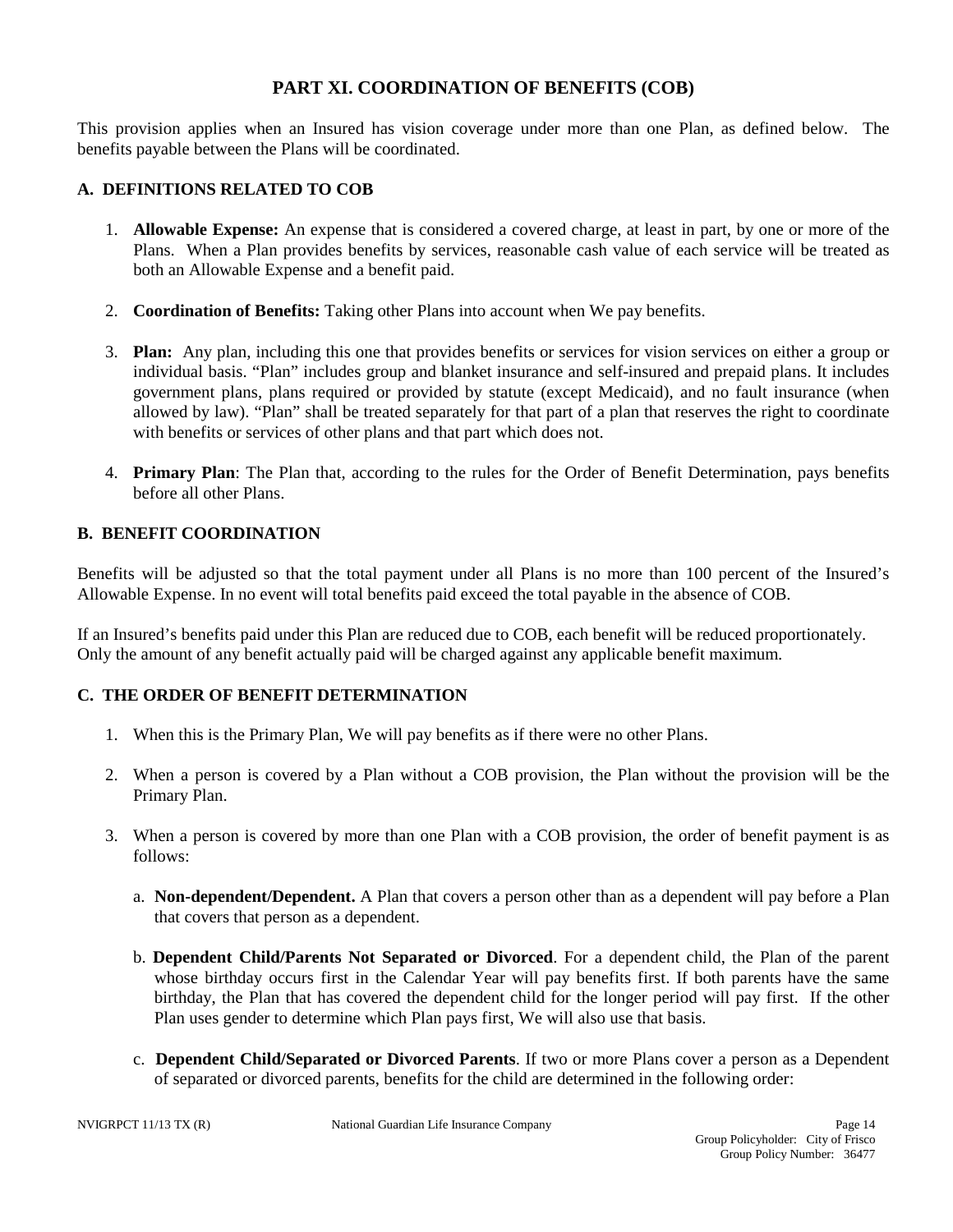- i. The Plan of the parent who has responsibility for providing insurance as determined by a court order;
- ii. The Plan of the parent with custody of the child;
- iii. The Plan of the Spouse of the parent with custody; and
- iv. The Plan of the parent without custody of the child.
- d**. Dependent Child/Joint Custody**: If the joint custody court decree does not specifically state which parent is responsible for the child's medical expenses, the rules as shown for Dependent Child/Parents Not Separated or Divorced shall apply.
- e. **Active/Inactive Employee.** The Plan which covers the person as an employee who is neither laid off nor retired (or as that employee's dependent) is Primary over the Plan which covers that person as a laid off or retired employee. If the other Plan does not have this rule, and as a result, the Plans do not agree on the order of benefits, this rule is ignored.
- f. **Longer/Shorter Length of Coverage**. When an order of payment is not established by the above, the Plan that has covered the person for the longer period of time will pay first.

#### **D. RIGHT TO RECEIVE AND RELEASE NEEDED INFORMATION**

We may release to, or obtain from, any other insurance company, organization or person information necessary for COB. This will not require the consent of, or notice to You or any claimant. You are required to give Us information necessary for COB.

#### **E. RIGHT TO MAKE PAYMENTS TO ANOTHER PLAN**

COB may result in payments made by another Plan that should have been made by Us. We have the right to pay such other Plan all amounts it paid which would otherwise have been paid by Us. Amounts so paid will be treated as benefits paid under this Plan. We will be discharged from liability to the extent of such payments.

#### **F. RIGHT TO RECOVERY**

COB may result in overpayments by Us. We have the right to recover any excess amounts paid from any person, insurance company or other organization to whom, or for whom, payments were made.

# **PART XII. GRIEVANCE PROCEDURE**

If a claim for benefits is wholly or partially denied, the Insured will be notified in writing of such denial and of his right to file a grievance and the procedure to follow. The notice of denial will state the specific reason for the denial of benefits. Within sixty (60) days of receipt of such written notice an Insured may file a grievance and make a written request for review to:

#### **National Guardian Life Insurance Company c/o Superior Vision Services, Inc. P. O. Box 967 Rancho Cordova, CA 95741**

We will resolve the grievance within thirty (30) calendar days of receiving it. If We are unable to resolve the grievance within that period, the time period may be extended another thirty (30) calendar days if We notify in writing the person who filed the grievance. The notice will include advice as to when resolution of the grievance can be expected and the reason why additional time is needed.